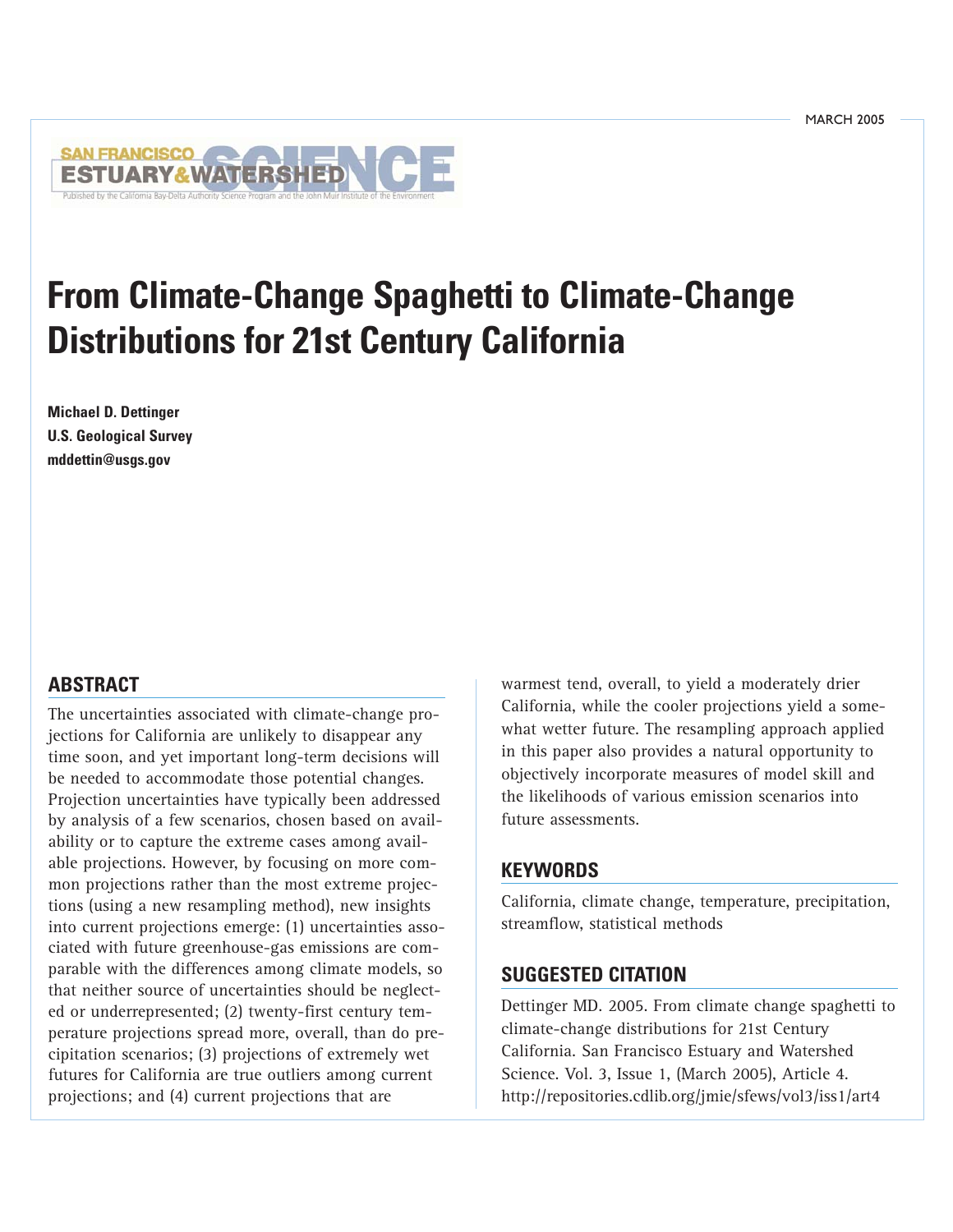## **INTRODUCTION**

Projections of climate change due to increasing greenhouse-gas concentrations in the 21st Century are inevitably uncertain because of the chaotic nature of the global climate system, because of model imperfections, and because of uncertainties regarding what path mankind's emissions of greenhouse gases and other atmospheric contaminants will follow in the future. In the midst of our uncertainties, however, current (climate model) projections exhibit some key commonalities that demand near-term attention from California's resourcemanagement communities: (1) even the most benign of the projected climate-change scenarios are sufficient to significantly alter the California's landscape, hydrology, and land and water resources, and (2) those alterations are likely to become significant within roughly the next 25 years (Barnett et al. 2004; Dettinger et al. 2004; van Rheenen et al. 2004). Thus, California—like the rest of society—is faced with a variety of possible climate changes that are likely to develop within the same time frames as the resource-management decisions necessary to respond to them.

To date, technical responses to this dilemma primarily have involved development and preliminary applications of tools for assessing the potential climate-change impacts and the efficacy of various possible adaptation or accommodation strategies. In part, this response has been motivated by the assumption that projection uncertainties will be reduced sufficiently in the near term to justify postponing more intensive and detailed assessments until later. However, the projected changes include sufficiently important near-term impacts, and the chances that projection uncertainties will decline precipitously in the near term are small enough, so that delays may not be warranted. For example, two highly respected climate modelers, David Randall and Akio Arakawa, recently opined that "a sober assessment suggests that with current approaches the cloud parameterization problem [the most vexing aspect of climate and climate-change modeling at present] will not be 'solved' in any of our lifetimes" (Randall et al. 2003). Thus, we should not assume that large reductions of projection uncertainty will arrive in time to allow confident planning of responses to climate change. Consequently, new strategies for more completely accommodating projection uncertainties are needed.

The development of the required uncertainty-based strategies will be challenging, but will offer the opportunity to focus more on the likelihoods, rather than just the uncertainties, of climate change. That is, as Myles Allen of Oxford University (2003) has recently commented, "Climate modelers need to start saying what changes can be ruled out as unlikely, rather than simply ruled in as possible." Indeed, it is perhaps time for California analysts to focus on what is more likely rather than on what is just possible. If this distinction can be determined, accommodation strategies and impact assessments will become more focused and practical.

Our view of California's future climate is clouded by uncertainties due to model imperfections and uncertainties about how rapidly greenhouse gases will accumulate in the atmosphere, together with the naturally unpredictable variations of the climate system. Preliminary depictions of how these uncertainties cloud projections of California's future climate are possible, as demonstrated here using a multiplemodel, multiple-emissions collection of currently available climate-change projections. This paper illustrates new insights provided by characterization of the overall distributions of available climate-change projections, insights that were not forthcoming when our focus was solely on a few extreme projections. Initial insights include recognition that warming by about +5ºC is the most common projection for 21st Century California, with relatively little attendant precipitation change. The sign of projected precipitation changes appears to depend on whether one considers one of the warmer or cooler projections, which generally yield modestly drier or modestly wetter outcomes, respectively. However, in order to place even these simple insights into their proper contexts, the entire collection of projections must be presented and summarized in terms of objectively derived projection distributions.

## **PROBLEM**

The most common approach for analyzing climateprediction uncertainties is analysis of ensembles (collections) of predictions, wherein each prediction differs from the others due to some prescribed model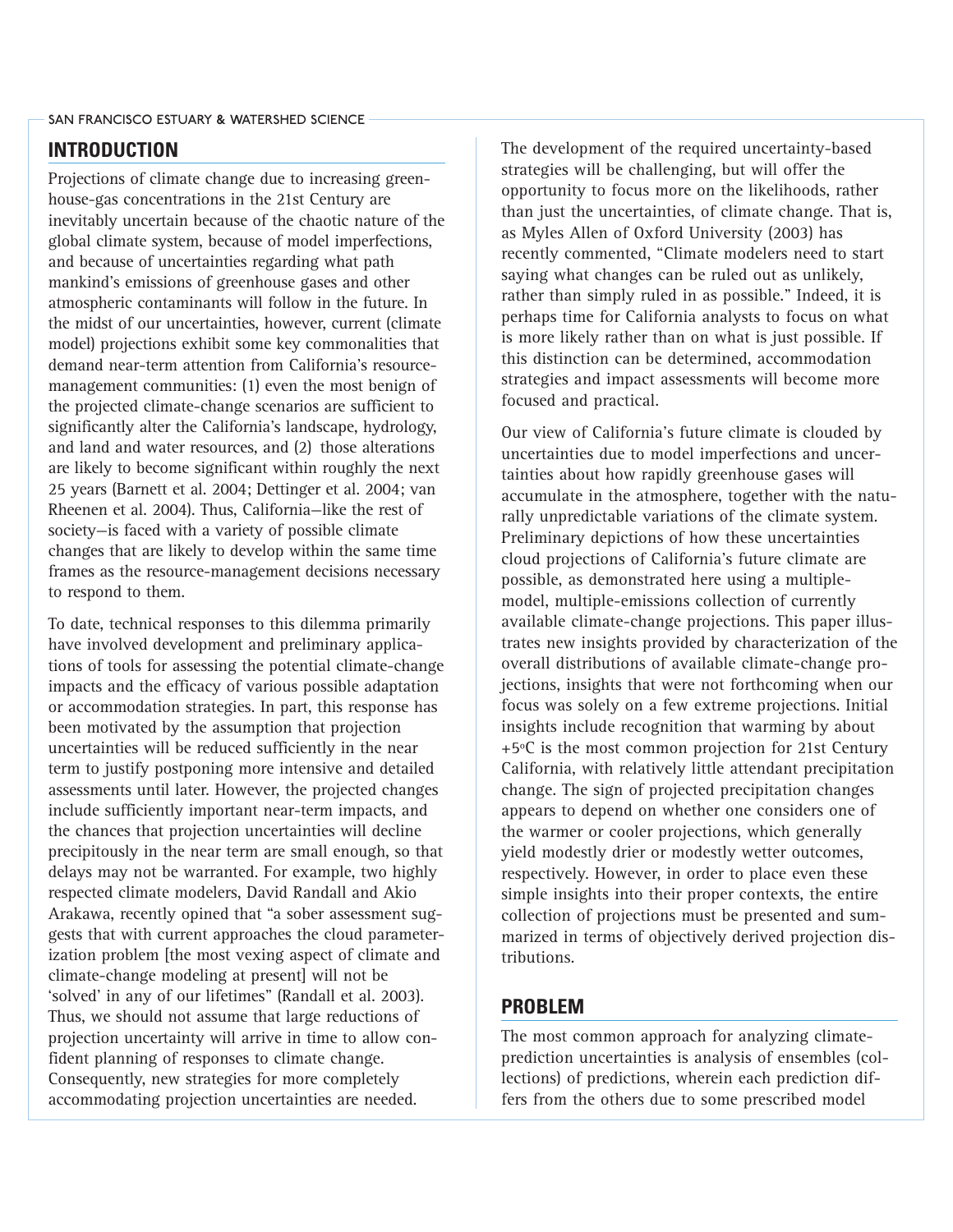<span id="page-2-0"></span>condition. Ensembles of climate projections often are used to describe prediction uncertainties associated with model constructions, initial conditions, and future emissions of greenhouse gases into the global atmosphere. In weather- and climate-prediction applications, several studies have argued that ensemble means are better predictors than are any individual members of the contributing ensembles (e.g., Krishnamurti et al. 2000; Richardson 2001; Zhu et al. 2002), and this finding may eventually be found to extend also to climate-change projections. Thus, climate-change ensemble means (or approximations thereof) might reasonably be analyzed, although we have heard of few uses of even this strategy.

Instead, the more common strategy, to date, has been to analyze one or two example scenarios (often determined more by logistics and availability than by their representativeness). More determined efforts are responding to today's limited ensembles of available projections, and to the burdens imposed on some impact studies by each additional ensemble member, by trying to "bookend" the climate-change possibilities by analyzing only the upper and lower bounds of the available projections (e.g., Electrical Power Research Institute 2003; Lund et al. 2003; Miller et al. 2003, as well as the ongoing coordinated efforts by the Joint Department of Water Resources/U.S. Bureau of Reclamation Climate Change Work Team in California). Such approaches ultimately do little to quantify the uncertainties facing decision makers.

Neither the ensemble means, nor the most extreme projections (often outliers), describe the real scatter and uncertainties among current projections. Ensembles of climate-change projections also presumably contain information about the likelihoods of various scenarios and about higher-order statistics of the projection scatter. Ideally, interpretations and applications of climate-change projections in decision making will be informed by the most complete descriptions of the ensembles possible.

## **PROVIDING PROJECTION DISTRIBUTION FUNCTIONS (PDFs)**

The typical climate-change ensemble, whether numbering tens of members or a very few, offers the analyst

and decision-maker a collection of erratic, often intertwining time series (called "spaghetti" in this paper) of simulated futures, e.g., as in Figure 1. This representation of an ensemble is useful and simple, giving a qualitative sense of scatter, commonalities, and trends. Done correctly, the spaghetti provides a sense of how the trends contrast with shorter term fluctuations in the simulations. However, our eyes are naturally drawn to outliers out of proportion to their significance, and clusters in the morass of curves may receive less consideration than is their due. A more even-handed and quantitative view of the spaghetti of a typical ensemble requires estimation of the probability distribution from which the ensemble was sampled.



**Figure 1.** Ensembles of historical and future temperature and precipitation projections from six coupled ocean-atmosphere general-circulation models, each forced by historical scenarios, and then—in the 21st Century—the A2, B2, and IS92a SRES emissions scenarios (Figure 2, Cubasch and Meehl 2001). The dashed background of curves shows annual deviations from the 1951–1980 simulated means; whereas, heavy curves show 7-year moving averages. Projections are for a single model grid cell (ranging from 2.5°C to 5.5°C spatial resolution, depending on model) from each model, centered over northern California.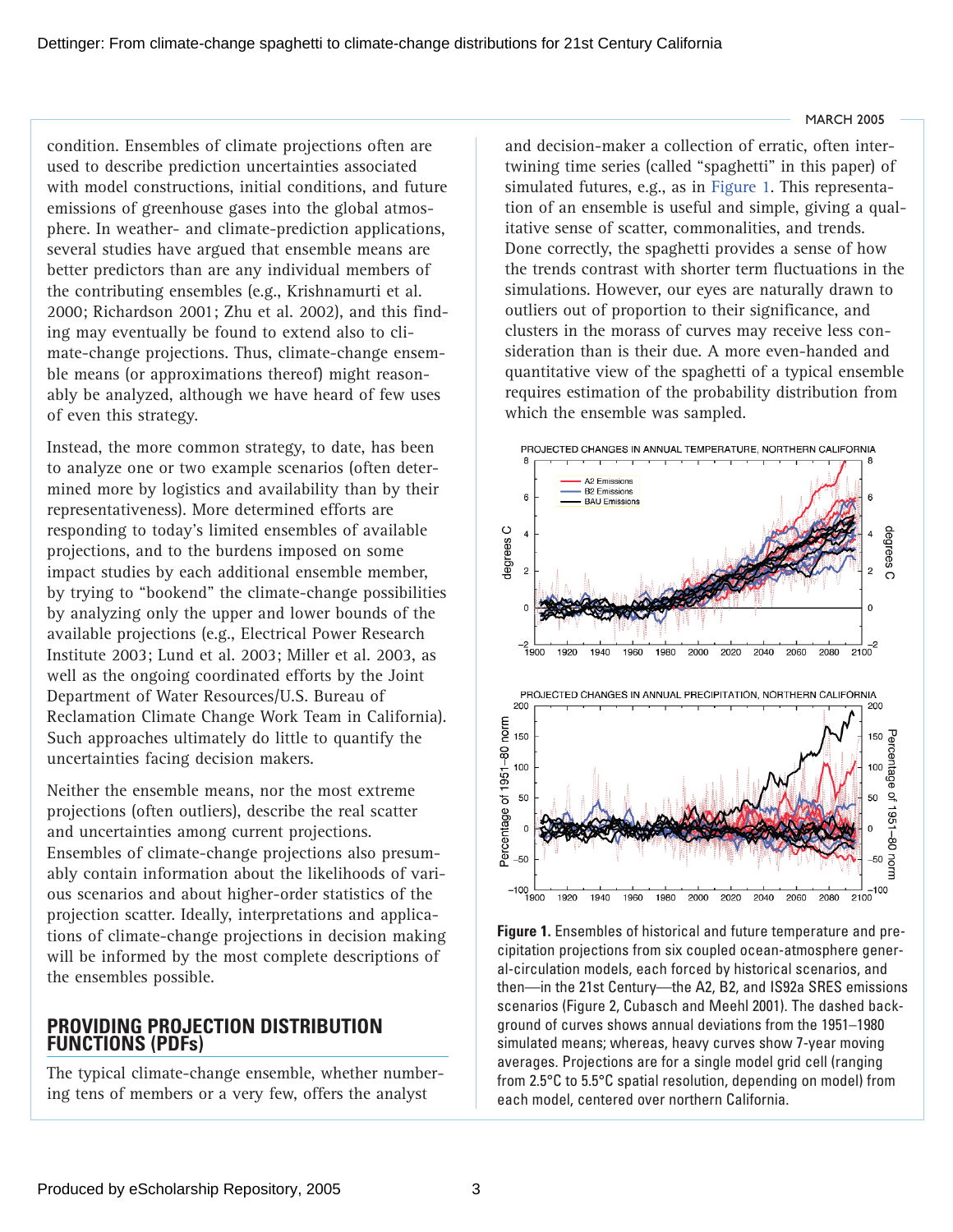To be precise about our goals, though, note that we are limited to estimating the probability of obtaining a given simulation of climate change, based on the lessons from the ensemble. Since we are working with imperfect models and forcings, the distribution from which our ensembles are sampled is not the same as the distribution of future real-world climates. The ensemble scatter can only reflect differences between models, specified emission scenarios, and simulated versions of climate variability. If all the models (or emission scenarios) are wrong for some reason, then the probability of obtaining a given simulation could be quite different from the probability of having a particular climatic condition at some specified future time. Thus, we are only able to estimate the distribution of projections of future climates and cannot directly estimate the actual probabilities of various future climates. We can only estimate (what we will refer to as) *projection distribution functions* (PDFs) as the best available approximations of the true climate-change probability distribution functions.

If the ensemble includes many members, then characterizing the ensemble trends and scatter can be as simple as ranking the projections for each time and binning the results to directly form histograms or crude model-scenario PDFs. Even when the PDFs so estimated are crude, they can provide useful measures for comparing projections to observations and can provide a useful basis for comparing different ensembles (e.g., in the weather-prediction sense) (Toth et al. 2003).

When the number of ensemble members is smaller, however, developing even a rough estimate of the PDFs involves assumptions about the character of the projection uncertainties sampled by the ensemble. One approach is to sort and rank the projections, use them as mileposts of the PDF (e.g., the median projection value at a given lead time marks the median in the PDF), and then smooth algebraically to fill in interpolated values. Alternatively, one can attribute error bars of some weight and shape to each ensemble member and then essentially sum the error bars from all the ensemble members to arrive at the overall ensemble PDF (but then important assumptions need to be made regarding the growth rate of the error bars for the individual ensemble members). Both of these approaches have the advantage that they are simple,

but have the disadvantage that they require subjective choices or assumptions by the analyst.

In this paper, a third alternative is applied that, in its simplest form, has no subjectively tunable parameters. However, because the particular method used to estimate the PDFs is probably less important than the effect of viewing PDFs (rather than spaghetti), details of this particular alternative are left to an Appendix. The method requires no tunable parameters, because it characterizes the ensemble spread by a data-adaptive decomposition of the projections into (statistically) independent parts and then resamples those independent components as often as necessary to provide a smooth PDF. The resampling method provides an almost unlimited number of new realizations that retain the essential statistical characteristics of the ensemble members, including time variations of average and standard deviation of the ensemble and all the lag and intervariable correlations. The method readily handles ensembles that bifurcate along two or more trajectories and handles the contributions from outlying ensemble members as a matter of course.

## **CLIMATE-CHANGE DISTRIBUTIONS FOR NORTHERN CALIFORNIA**

## **Experimental design**

As an illustration of the difference between describing climate-change ensembles as PDFs and as spaghetti, the resampling procedure described in the Appendix is applied here to an ensemble of climate-change projections of 21st Century (2001–2099) climate. The ensemble considered here was compiled from six climate models, each simulating responses to each of three specified greenhouse-gas-plus-sulfate-aerosols emissions scenarios ([Figure 1; see http://ipcc-ddc.cru.uea.ac.uk](http://ipcc-ddc.cru.uea.ac.uk) for access to underlying simulations). The ensemble includes three projections each by the U.S. PCM, Canadian CCCM, German ECHAM4, British HadCM3, Japanese NIES, and Australian CSIRO coupled ocean-atmosphere global climate models; the emissions scenarios are the A2, B2, and IS92a greenhouse-gas-plus-sulfate-aerosol emissions scenarios (Figure 2, Cubasch and Meehl 2001), which represent projections of relatively rapid, moderate, and intermediate rates of 21st Century greenhousegas emission increases, respectively (see also Hayhoe et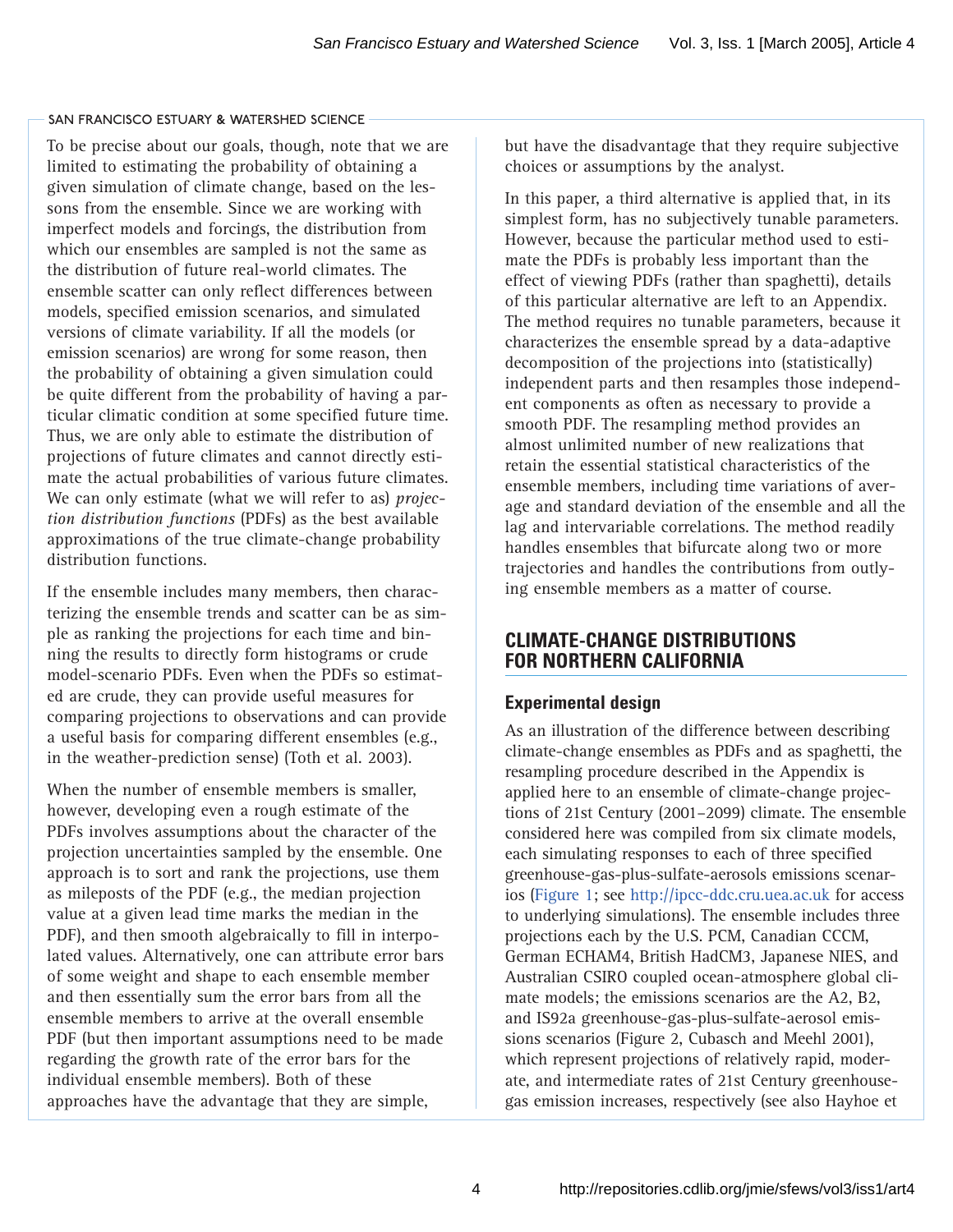al. 2004, for discussion of emission scenarios and their consequences for California).

By considering this even balancing of models and scenarios, no model or scenario is emphasized over the others. This even-handed treatment of the models and scenarios was valued here sufficiently so that some other models and emissions scenarios were not included in the present analysis either because all three emissions scenarios were not available from a given model (e.g., the British HadCM2 model) or because all six models had not yet run a given emissions scenarios (e.g., A1fi and B1; Figure 2). Ideally, in the absence of known deficiencies in one or another of the ensemble members, the climate-change PDFs should reflect, in an even-handed way, the combination of uncertainties associated with models and the uncertainties associated with future emissions. However, not all models (or scenarios) are equally skillful at reproducing or projecting climate variations. A simple extension of the resampling procedure to allow an uneven treatment of the models (i.e., to weight the most skillful models the most and the least skillful models the least) is outlined at the end of this section. Multiple simulations from a single model and emissions combination can also be included and weighted fairly by the resampling approach applied here.

The 18 ninety-nine-year-long (future) climate projections of Northern California climate change compiled in [Figure 1](#page-2-0) all share rapid warming tendencies after about 1970 and, by about 2020, temperatures have all warmed beyond most of the background of historical



**Figure 2.** Radiative forcings associated with historical emissions of greenhouse gases and sulfate aerosols and with various projections of 21st Century emissions (modified from Figure 9-13a, Cubasch and Meehl 2001).

temperature variability. The general spread of temperatures by 2100 is from  $+2.5^{\circ}$ C to  $+9^{\circ}$ C. Notably, the scatter among scenarios is not substantially larger or different than the scatter among models considered here. Emission scenarios (e.g., the A1fi and B1 scenarios) that diverge even more than the scenarios analyzed here might be different enough to spread the projections considerably more. Projections of precipitation in the 21st Century are less unanimous, with some projections becoming much wetter (the wettest projections are both from the Canadian model) and some drier. Plotted in this way, the eye naturally focuses on the outliers in the ensemble, and many studies have been constructed to address the bounds of such projection ensembles, rather than exploring the more common results.

To improve visualization, interpretation, and—for some applications—the usefulness of this ensemble, the 18 projections of temperature and precipitation were resampled according to the procedure described in the Appendix. In this application of the resampling procedure, mixing of the ensemble loading patterns was restricted to only allow projections by a single model to be intermixed. This restriction prevents possible inappropriate mixing of incompatible components from the projections by very different climate models. The restriction is easily accomplished by beginning each resampling cycle by choosing one of the models at random, followed by random sampling among only the several amplitude series for that model, to obtain the new realization.

### **Results**

The result of a 20,000-member resampling of the 18 member climate-change projection ensemble is shown in [Figure 3. T](#page-5-0)he principal components analysis (PCA) applied in the first step of the procedure was "extended" (Weare and Nasstrom 1982) so that temperature and precipitation changes were analyzed and resampled together. The PDFs shown are thus aspects of the joint PDFs of temperature and precipitation. Consequently, for example, if a particular model has a tendency for excursions of temperature and precipitation to occur simultaneously, the resampled realizations will emulate those linkages.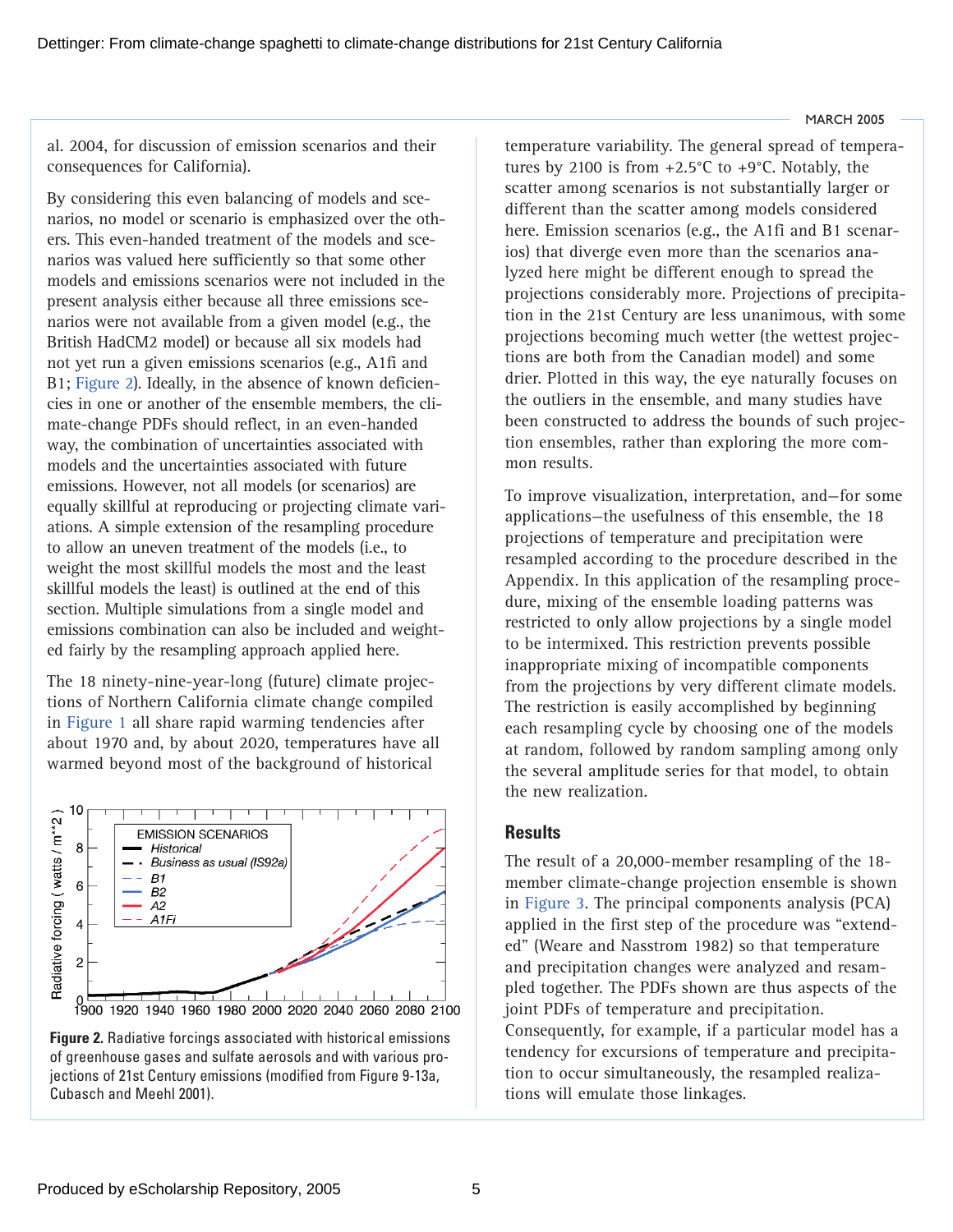<span id="page-5-0"></span>

**Figure 3.** Distributions of original and component-resampled projections of annual 21st Century surface-air temperatures and precipitation changes for a grid cell over Northern California (40°N 120°W), from the ensemble of projections shown in Figure 1. Red circles show the raw ensemble projections; contours and shading show resampled joint temperature-precipitation probabilities, with a contour interval of 0.025.

Early in the 21st Century, the projections are closely clustered, somewhat warmer, and somewhat drier on average than the 1951–1980 climatology (because, even by 2000, greenhouse forcings are larger than during that climatology period) (Dai et al. 2001). The ensembles spread over the course of the 21st Century, until by 2099, temperature-change projections range (mostly) from about  $+2^{\circ}$ C to  $+7^{\circ}$ C, and precipitationchange projections range from about –30 to +25 cm/yr, with two outlying exceptions. The probability distributions shown are reflections of the joint variations of temperature and precipitation so that if, for example, the projections that were warmest overall tended also to be the wettest, and vice versa for cooler and drier models, the resampled realizations would maintain these tendencies faithfully.

The smoothing that is provided by the resampling procedure is illustrated by the sequences of time slices through the projection PDFs (in Figure 3) shown in Figure 4. The temperature-change PDFs spread and trend toward warmer conditions as the 21st Century climate evolves. The increasing spread is mostly a result of divergence between the models and divergence of the emissions scenarios, with relatively little contribution by increasing interannual variability within any given model's projections. Notice that, by as early as 2025, realizations that are cooler than normal by 1951–1980 standards are exceedingly rare. Seasonal versions of the temperature-change PDFs (not shown) indicate that summertime (June through August) temperature-change projections scatter most in the ensemble, followed by winter (December through February).

#### CHANGES IN ANNUAL TEMPERATURES, NORTHERN CALIFORNIA



CHANGES IN ANNUAL PRECIPITATION, NORTHERN CALIFORNIA



**Figure 4.** Time slices of the distributions of resampled ensemble realizations in Figure 3.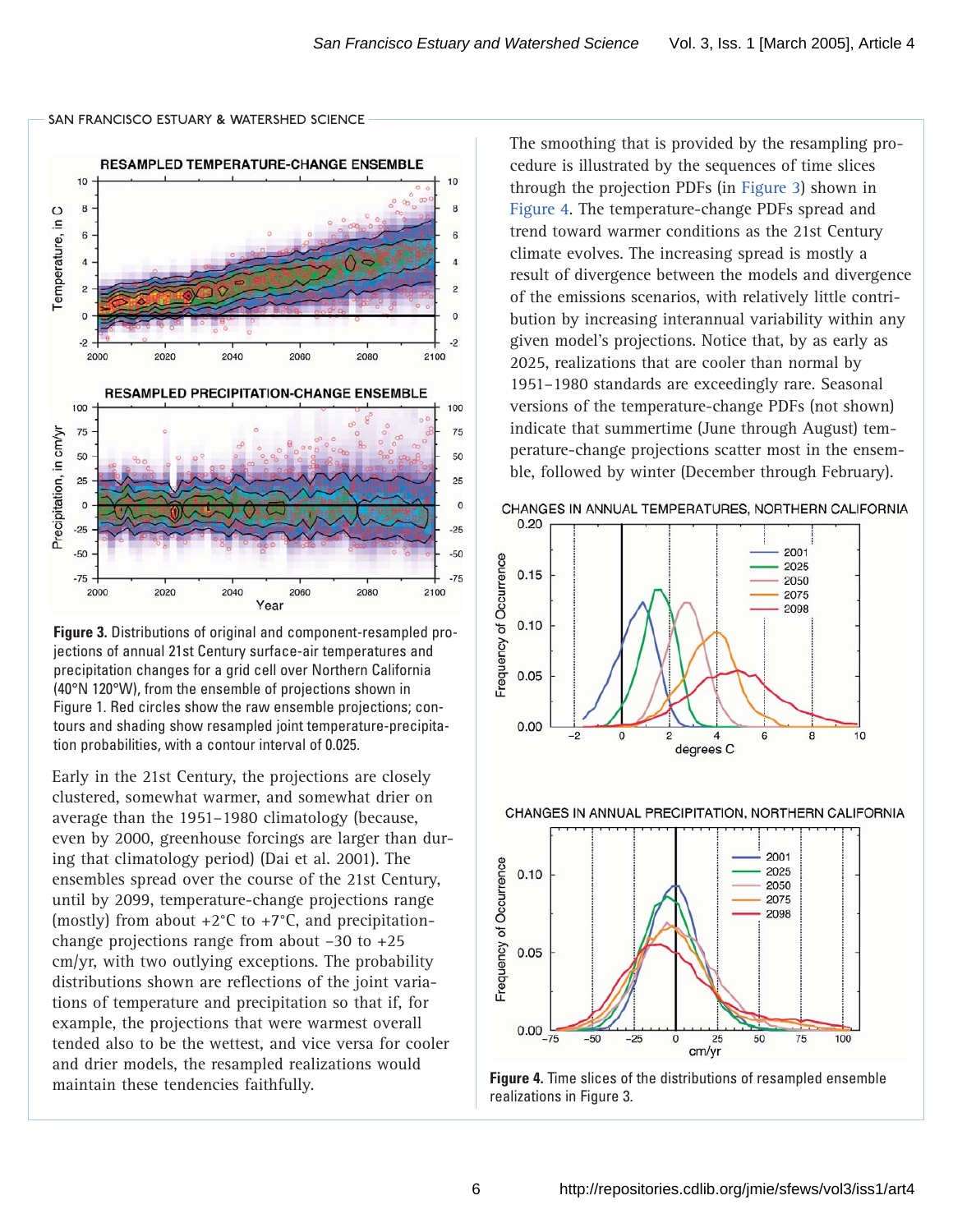The ensemble-mean summertime temperatures also increase more than the other seasons.

In contrast, the precipitation-change PDFs move and spread much less than do the temperature PDFs [\(Figure 4\).](#page-5-0) Overall, the resampled realizations (as in the raw projections) most commonly exhibit only modest 21st Century precipitation changes over California. The modes of the smoothed (resampled) PDFs i[n Figure 4](#page-5-0) trend toward drier conditions, which is much more difficult to perceive in the scattered red dots o[f Figure 3](#page-5-0) or in a corresponding "spaghetti" plot overlaying each ensemble member's projected time series. Thus, although no new information is introduced by the resampling procedure, its smoothing can nonetheless be very informative. Seasonal versions of these PDFs (not shown) indicate that the tendency towards drier conditions derives mostly from spring (March to May) precipitation declines, with smaller deficits also developing in winters (December to February).

The general rate of expansion of the ensemble spread around this mean precipitation-change behavior is small, except for a distinct heavy tail spread towards substantially wetter conditions. That heavy tail spread reflects the contributions to the ensemble from the Canadian model's projections, the two outlying much wetter projections in the original 18-member ensemble. That model, under each of the emissions scenarios, evolves towards a much wetter California, as part of its tendency (unique among the models compiled here) to respond to increasing greenhouse forcing with enhanced El Niño conditions. The resulting wetter conditions reflect much wetter winters in that model's projections.

# **Discussion and extensions**

The PDFs illustrate the probability that a random model-emissions combination will yield a given temperature and precipitation deviations, from long-term averages over the 1900-1950 period, by the year shown, in the presence of the simulated natural variability of California's climate. That is, the PDFs reflect uncertainties (surrounding a given year's climate projection) due to the combination of natural variability, model differences, and emission-scenario differences available here. However, when only the

simulations under business-as-usual emissions are resampled, the central tendencies of the PDFs are not substantially different from those shown in [Figure 4,](#page-5-0) although the breadths are reduced. When a single model's (PCM's) simulations of climatic responses to the several emission scenarios are resampled, the spread of the resulting PDFs (not shown) are not much changed, but their central tendencies of temperature change evolve less than in [Figure 4.](#page-5-0) Thus, the PDFs in [Figure 4](#page-5-0) robustly reflect characteristics of the climate projections, almost regardless of the choice of simulations included (from among the models and emission scenarios considered here).

The resampling procedure applied here generates realizations of temperature and precipitation change that are jointly distributed. Thus, it is also possible to evaluate tendencies for correlated temperature and precipitation changes. The joint probabilities of precipitation and temperature change among the 20,000 resampled realizations are mapped i[n Figure 5](#page-7-0) for several years during the 21st Century. Notice that, as indicated previously, temperatures generally warm and precipitation changes little overall. However, the joint probability distribution is also somewhat bimodal in ways not obvious from either the unvariate PDFs or the spaghetti plots. The joint probabilities indicate that the warmest climate-change projections tend to also bring drier conditions; the cooler projections tend to be slightly wetter, most obviously by 2050. By 2100, when all the scenarios have warmed considerably, the same tendency still persists, but the warmer-drier scenarios dominate overall.

The resampled realizations of the projections also provide a ready supply of examples of coordinated temperature and precipitation changes for use in evaluating climate-change impacts. As a simple example, the 20,000 temperature-and-precipitation-change realizations generated fo[r Figures 3](#page-5-0) and 4 were introduced to the streamflow amount and timing response surfaces mapped by Jeton et al. (1996) for the North Fork American River in the central Sierra Nevada. Those response surfaces (Figs. 16b and 17c in Jeton et al. 1996) show the mean simulated changes in annual streamflow amounts and in the median-flow dates (days of year by which half the year's flow is past), in response to 100-year-long synthetic climate series with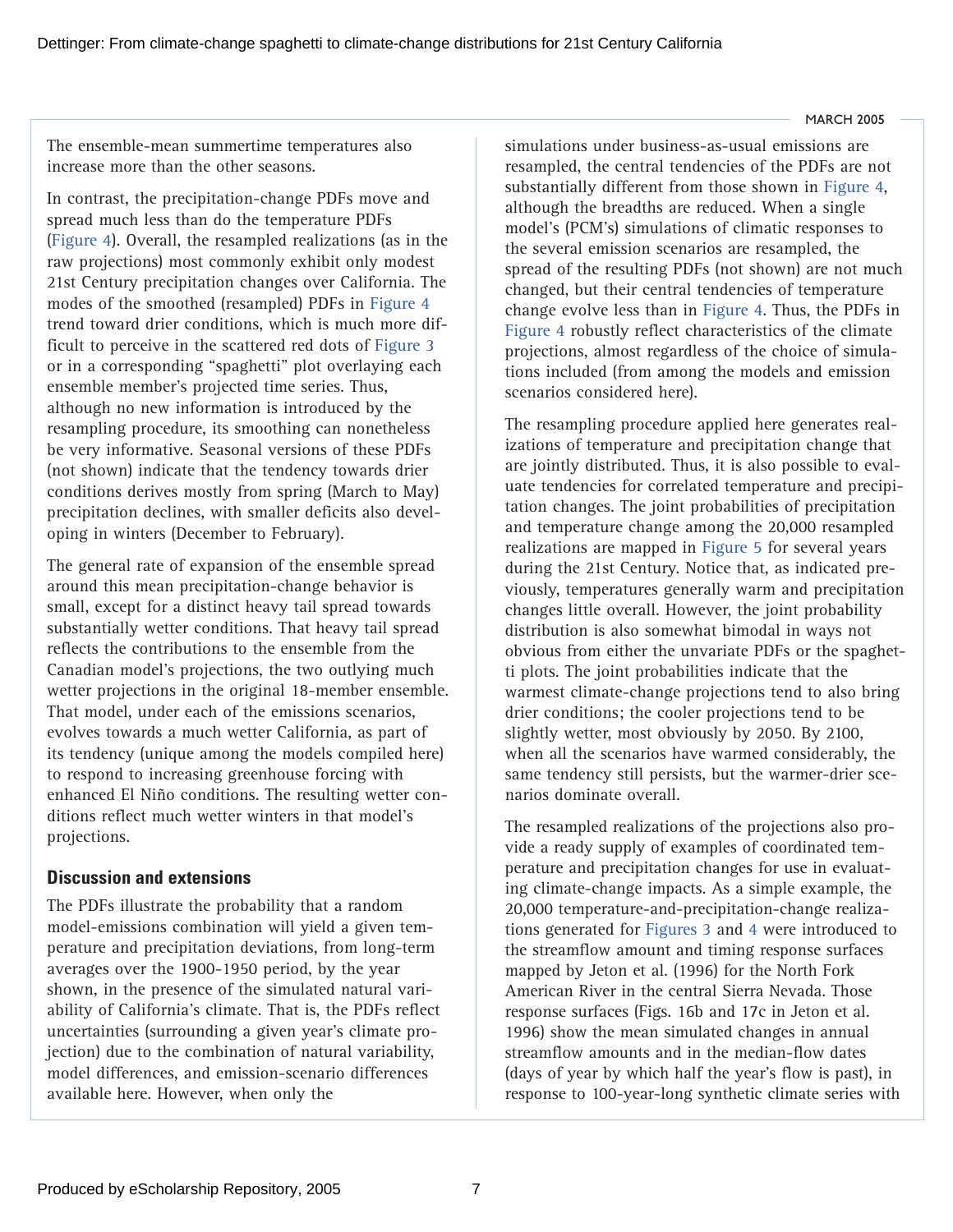<span id="page-7-0"></span>

Temperature changes, °C

**Figure 5.** Time slices of the joint temperature-precipitation distributions of resampled ensemble realizations from Figure 3. Circles indicate values in the original 18-member ensemble of projections (Figure 1).

arbitrarily specified mean-climate changes ranging from cooler to warmer, and from drier to wetter. The mean streamflow changes mapped by Jeton et al. (1996) — corresponding to the temperature and precipitation changes in each of the 20,000 resampled ensemble realizations (from each of the time slices i[n Figure 4\)](#page-5-0) — were accumulated, and the resulting PDFs of streamflow amount and timing are shown in Figure 6.

The PDFs of annual streamflow changes in Figure 6 are similar to the PDFs of precipitation change i[n Figure 4,](#page-5-0) reflecting the strong control that precipitation change exerts on total streamflow amount, as well as the nearly complete buffering of streamflow amounts against responses to temperature changes, discussed at length by Jeton et al. (1996). By the end of the 21st Century, streamflow amounts are outlying biased towards a drier mean and mode, although the much wetter Canadian climate models ensures a heavy tail of significantly wetter streamflow-amount realizations.

The corresponding projections of streamflow timing (Figure 6, bottom panel) mostly reflect the warmer temperatures projected by all the models, although

concurrent precipitation changes in the realizations couple nonlinearly with the temperature effects in the Jeton et al. (1996) response surfaces to yield much broader and more multimodal timing distributions. Some of the multimodal character of the timing PDFs presumably derives from the bimodal character of the joint temperature-precipitation distributions (Figure 5). By 2025, years with earlier than normal median-flow dates (1951–1980) are all but eliminated among the resampling-driven realizations. By the end of the 21st Century, the most common median-flow date projections are over a month earlier than the 1951–1980 norms; see Stewart et al. (2004) for a more comprehensive and geographically far-reaching discussion of this phenomenon.

Now, consider the differences between the messages and information content o[f Figure 1](#page-2-0) an[d Figure 4](#page-5-0) (or 6). How attractive does the bookending strategy look, once the PDFs have been examined? From the spaghetti of [Figure 1,](#page-2-0) we surmised mostly that projected temperature changes are more unanimous than are



**Figure 6.** Distributions of annual streamflow amounts and median-flow dates (i.e., date by which half of a year's flow is past) in the North Fork American River, in response to 20,000 resampled climate-change realizations (illustrated in Figure 4). Streamflow responses were estimated from response surfaces mapped in Jeton et al. (1996, figures 16b and 17c).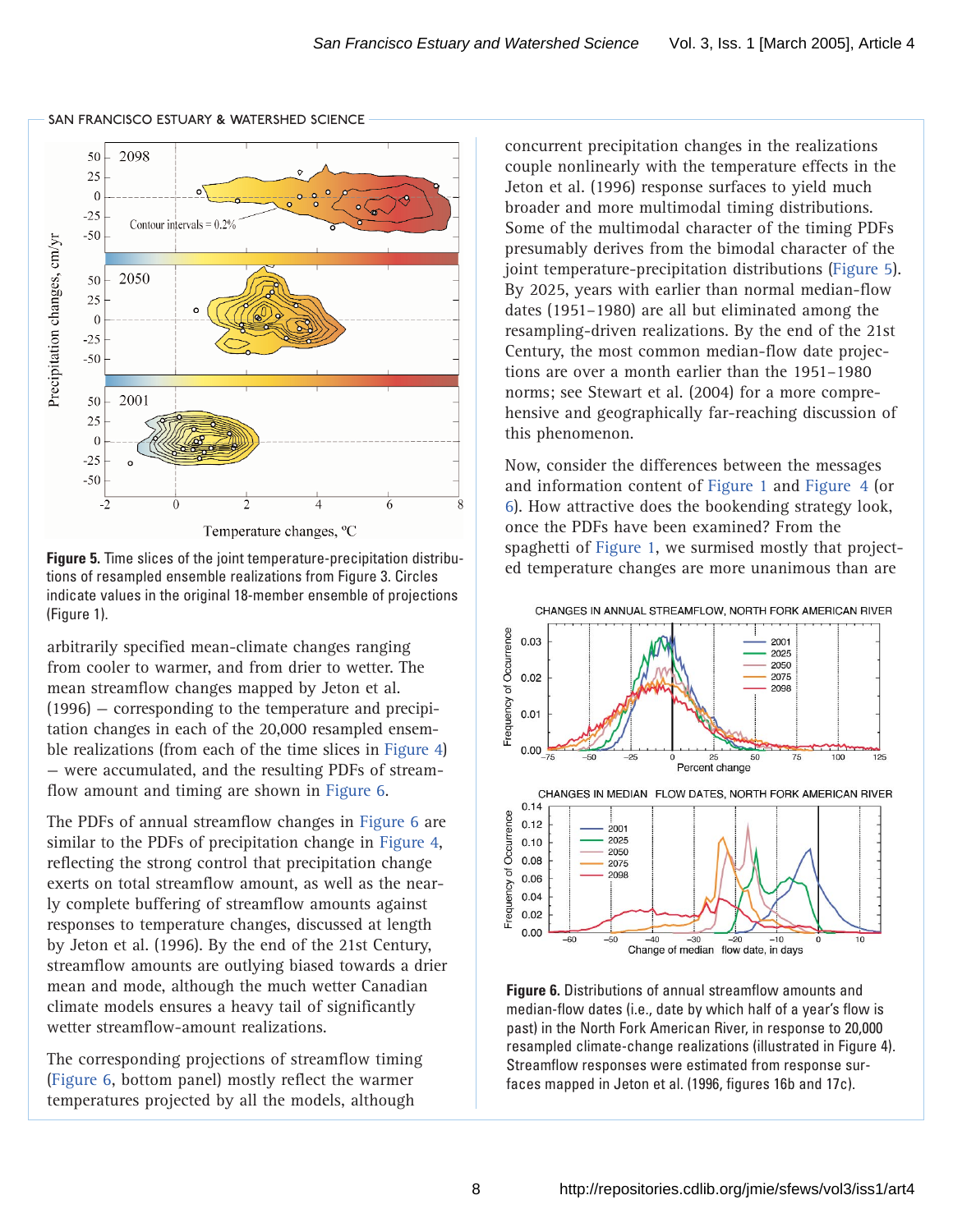the projections of precipitation change, and that very wet projections are a significant threat (or opportunity). The PDFs, in contrast, suggest that the envelope of (most likely) temperature projections spreads more through time than does the envelope of precipitation changes. The less-than-obvious tendency for the mode of precipitation changes to drift towards drier conditions is also much clearer in the PDFs. In fact, no new information has been added to the ensemble by the resampling procedure, but our understanding of the potentialities that the ensemble represents is arguably much clearer. In addition to this clarification, the users of such an ensemble have much more freedom to select their own levels of risk aversion when ensemble results are quantified by PDFs rather than by spaghetti. That freedom is needed, because risk is not simply the likelihood of an adverse impact; rather, risk is essentially a product of likelihood and cost of that impact. Consequently, in applications, each newly discovered potential impact brings with it its own unique requirements from the projection ensembles. A more PDFcentric approach is the more proactive approach.

Although the resampling procedure used in this section added no real information to the ensembles, the procedure can readily be extended to add crucial information in clear and helpful ways. For example, the resampling procedure used above treated each model's projections as equally likely and each emissions scenario as equally likely. However, the procedure can be modified to reflect any *a priori* preferences for, or beliefs in, the various models and scenarios. For example, if the accuracies of each model were quantitatively indexed by a measure of the likelihood that its projections were the most accurate (among all the models considered), then that index could be used to weight the fraction of samples that each model would contribute to the resampling procedure. This would mean that the most accurate models would contribute the most to the resampled distributions, and the least accurate models would contribute the least. Similarly, if the likelihood of emissions scenarios could likewise be ranked quantitatively, then the resampling probabilities could be adjusted to reflect those outcomes as well.

To illustrate an outcome from such an experiment, consider that three (PCM, HadCM3, and ECHAM) of the six models used in the present analysis are generally

#### MARCH 2005

recognized as the more realistic climatic representations in that these models require no special corrections to their air-sea connections. In contrast, in the other models (Canadian, Australian, and Japanese), the modelers must insert extra heat exchanges between ocean and atmosphere preemptively or else the models drift into unrealistic climatological conditions when simulations last many year[s. Figure 7](#page-9-0) shows the result of resampling the temperature and precipitation projections i[n Figure 1 w](#page-2-0)hile choosing the projections from the "preferred" models twice as often as those from the other models. This version of the resampled distributions of temperature and precipitation changes is not much changed fro[m Figure 4](#page-5-0) by this weighting: Temperature projections still spread roughly as much as in [Figure 4](#page-5-0) and the central tendencies of the warming remain the same. Precipitation projections remain centered on "no change" and spread slightly less over the course of the 21st Century. This calculation illustrates a more general conclusion—reached independently by both Philip Duffy (Lawrence Livermore National Laboratory, oral communication, 2004) and Thomas Wigley (National Center for Atmospheric Research, written communication, 2004)—that the averages and scattering of projections from ensembles of all current models are not significantly different from the corresponding averages and scatter when only those models that seem to be most skillful at reproducing the present-day climate are included. It seems that the differences among models that lead us, at present, to trust one more than another are not the differences that yield the most important climatechange differences for California. Some other, more pertinent way of choosing which models to trust will be needed if we are to reduce uncertainties in projections of California's 21st Century climate change.

## **SUMMARY**

In current climate-change applications, the availability of ensembles of projections that contain very large numbers of members and ensembles that evenly mix model uncertainties with emissions uncertainties are rare. The availability of such ensembles would substantially ease statistical analyses and interpretations, and could be used to judge simulation skill. This study describes and demonstrates the clarifications that are possible when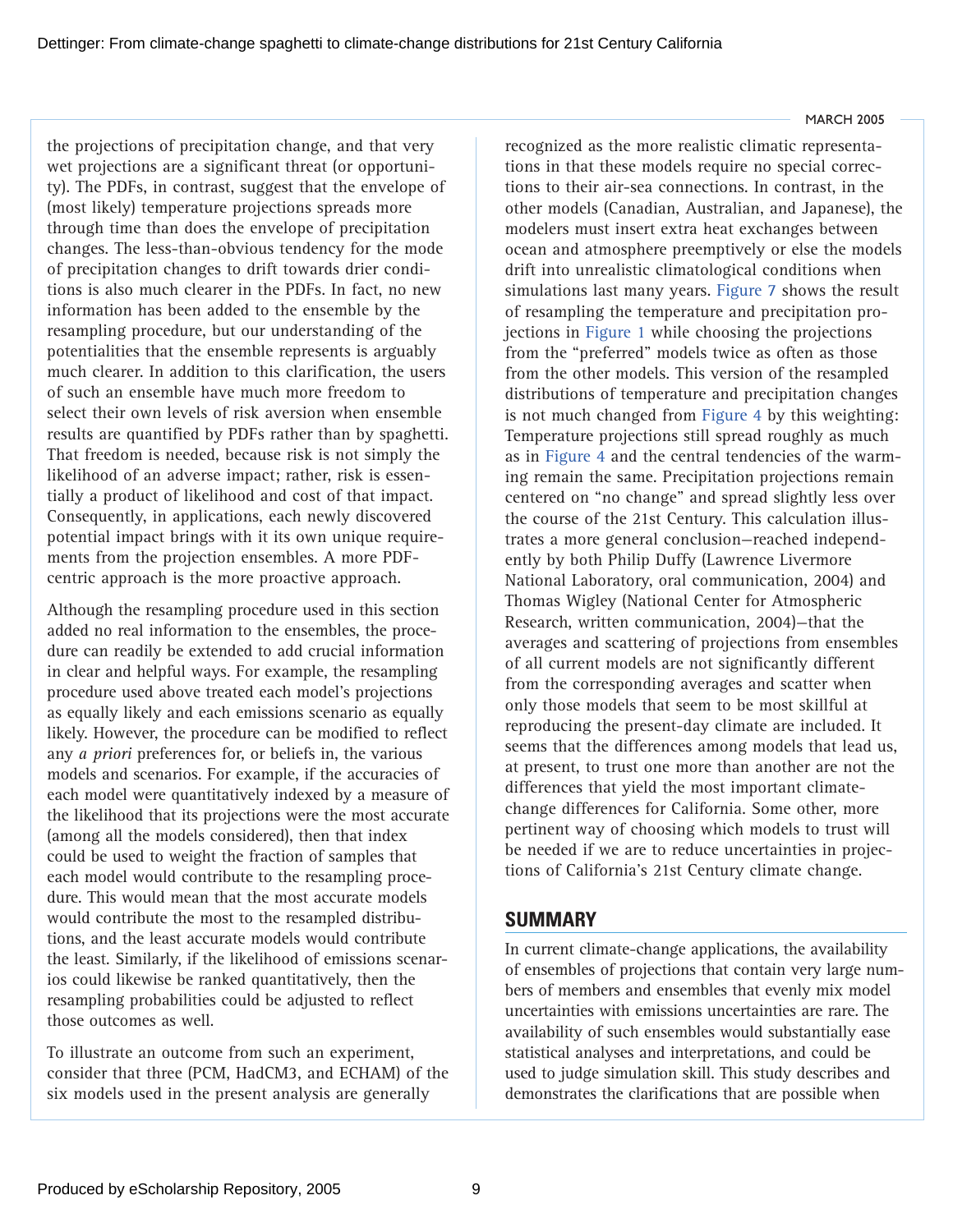<span id="page-9-0"></span>



CHANGES IN ANNUAL PRECIPITATION, NORTHERN CALIFORNIA



**Figure 7.** Same as Figure 4, except that the dashed curves are generated with climate projections from the PCM, HadCM3, and ECHAM models selected for resampling twice as often as projections from the Canadian, Australian, and Japanese models.

projection-distribution functions can be estimated quantitatively by resampling much smaller ensembles.

A PDF, of the simple form used here, simply provides more information of direct relevance to resource managers, engineers, utilities, farmers, and others, and a clearer depiction of central tendencies and the risks at the extremes than does the typical spaghetti plot. Although little or no actual new information was introduced by the resampling procedure in the example shown here, it already provides an objective method for developing reproducible estimates of detailed distribution functions from small ensembles that clarifies the implications of an available climatechange ensemble considerably. Information describing

the historical skills of contributing models, and probabilities of various forcing scenarios, can readily be added to improve the uncertainty estimates. The result is a bridge between subjective interpretations of spaghetti plots of small ensembles and the kinds of visualizations and calculations that could be accomplished with much larger ensembles. Thus, the methods and ensemble explored here suggest that:

Depicting climate-change ensembles in terms of the density distributions in the projection ensembles can provide new insights into the projections that are not obvious or directly measured in the more common spaghetti diagrams/listings—even when no new information is added in the process of estimating those distributions. In the example presented in this paper, spaghetti diagrams had fueled the idea that precipitation projections were more scattered than temperatures, and that a very wet California was a strong possibility. An objective depiction of the distribution of projections indicated instead that the ensemble distribution of temperature projections spreads more (in relative terms) than does the corresponding precipitation distribution, and that the wet projections are true outliers with much smaller changes in precipitation being much more common (likely) among current projections.

The process of estimating projection distributions from the ensemble spaghetti offers a natural opportunity for actually adding information to the interpretation of ensembles. In the resampling procedure used here, skill scores for the models and any outside information about the relative likelihoods of various emissions scenarios can easily be used to condition the resampling probabilities, so that the resulting estimates of projection probabilities more nearly reflect the strengths and weaknesses of each contributing ensemble member. Such weighting is not an option unless the step from a spaghetti plot to a projection distribution is taken.

Uncertainties from both model differences and emissions scenarios cloud our view of the future climate. The even-handed mixture of projections from both different models and different forcings is an ideal that should be pursued as much as possible, and that should be brought to California applications at the earliest feasible date.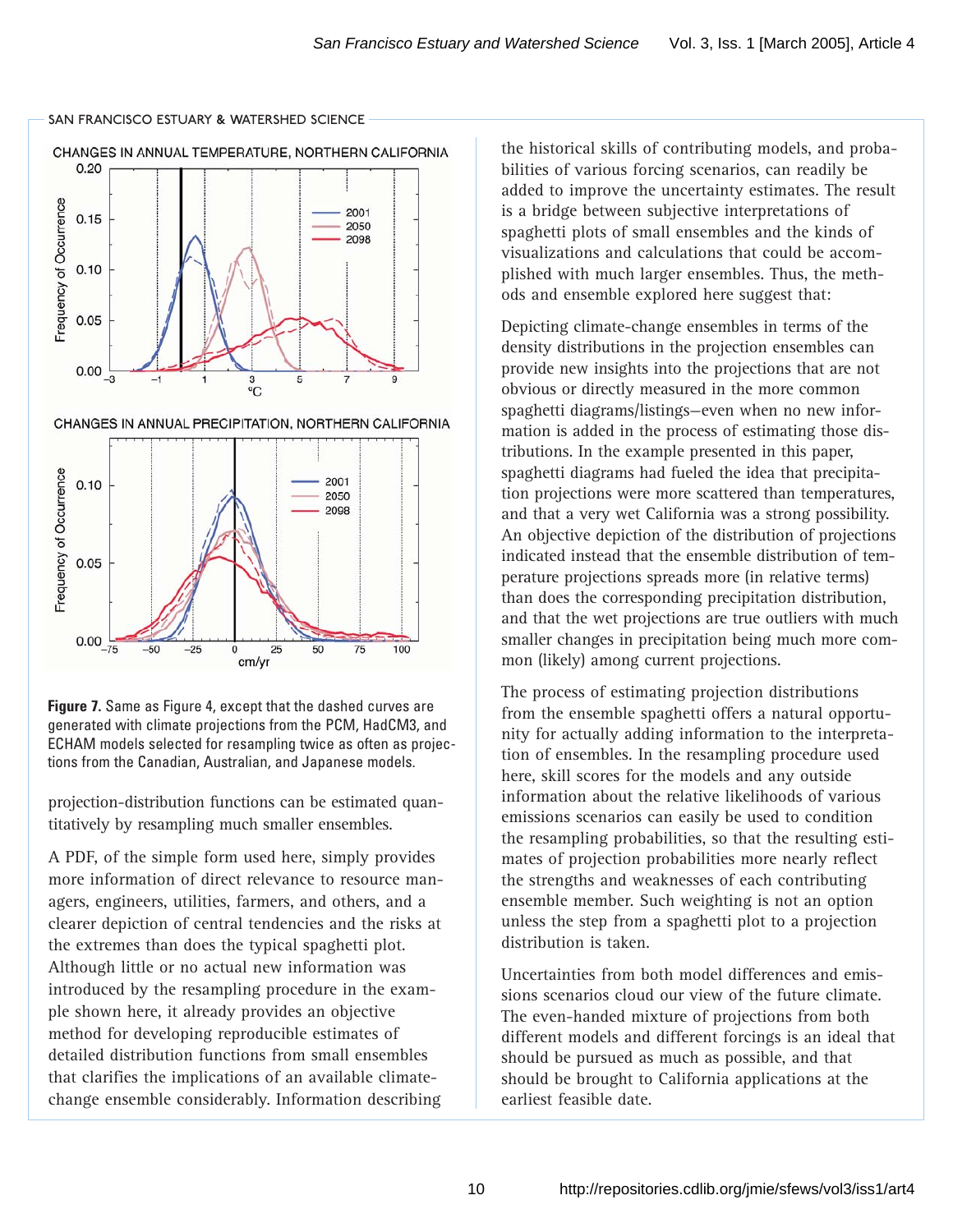Dettinger: From climate-change spaghetti to climate-change distributions for 21st Century California

For the future, besides working to develop and use more relevant model skill scores in the resampling procedure, it is worth noting that the procedure demonstrated here is currently only suited for use with a handful of projected variables. Estimating the joint PDFs of simultaneous projections of many variables or many locations will require modifications and extensions of the procedure. However, the benefits of replacing ensemble spaghetti plots with quantitative estimates of the likelihood of various projections make that extension a worthwhile goal.

# **ACKNOWLEDGMENTS**

This research was funded by the California Energy Commission's California Climate Change Center at Scripps Institution of Oceanography, the California Bay-Delta Authority, and by the Geological Survey's Hydroclimatology Program. An earlier version of this paper was presented at the Aspen Global Change Institute's Workshop on Climate Scenarios and Projections-The known, the unknown and the unknowable as applied to California, March 2004, and is available from the California Energy Commission's reports archive at

[http://www.energy.ca.gov/reports/2004-04-22\\_500-04-](http://www.energy.ca.gov/reports/2004-04-22_500-04-) 028.PDF

## **REFERENCES**

Allen MR. 2003. Possible or probable? Nature 425:242.

Allen MR, Ingram WJ. 2002. Constraints on future changes in climate and the hydrologic cycle. Nature 419:224–232.

Barnett T, Malone R, Pennell W, Stammer D, Semtner B, Washington W. 2004. The effects of climate change on water resources in the West: introduction and overview. Climatic Change 62:1–11.

Cubasch U, Meehl GA. 2001. Projections of future climate change. In: Houghton and others editors. Climate Change 2001: the scientific basis. Cambridge University Press. p 525-582.

Dai AT, Wigley ML, Boville BA, Kiehl JT, Buja LE. 2001. Climates of the twentieth and twenty-first centuries simulated by the NCAR climate system model. Journal of Climate 14:485–519.

Dettinger MD. In review. A component-resampling approach for estimating probability distributions from small forecast ensembles. Climatic change.

Dettinger MD, Cayan DR, Meyer MK, Jeton AE. 2004. Simulated hydrologic responses to climate variations and change in the Merced, Carson, and American River basins, Sierra Nevada, California, 1900–2099. Climatic change 62:283–317.

[EPRI] Electrical Power Research Institute. 2003. Global climate change and California: potential implications for ecosystems, health, and the economy. California Energy Commission Report 500-03-058CF. Available [at: http://www.energy.ca.gov/reports/2003-10-31\\_500-](http://www.energy.ca.gov/reports/2003-10-31_500-) 03-058CF.PDF.

Hayhoe K, Cayan D, Field C, Frumhoff P, Maurer E, Miller N, Moser S, Schneider S, Cahill K, Cleland E, Dale L, Drapek R, Hanneman RM, Kalkstein L, Lenihan L, Lunch C, Neilson R, Sheridan S, Verville J. 2004. Emissions pathways, climate change, and impacts on California. Proceedings of the National Academy of Sciences 101:12422-12427.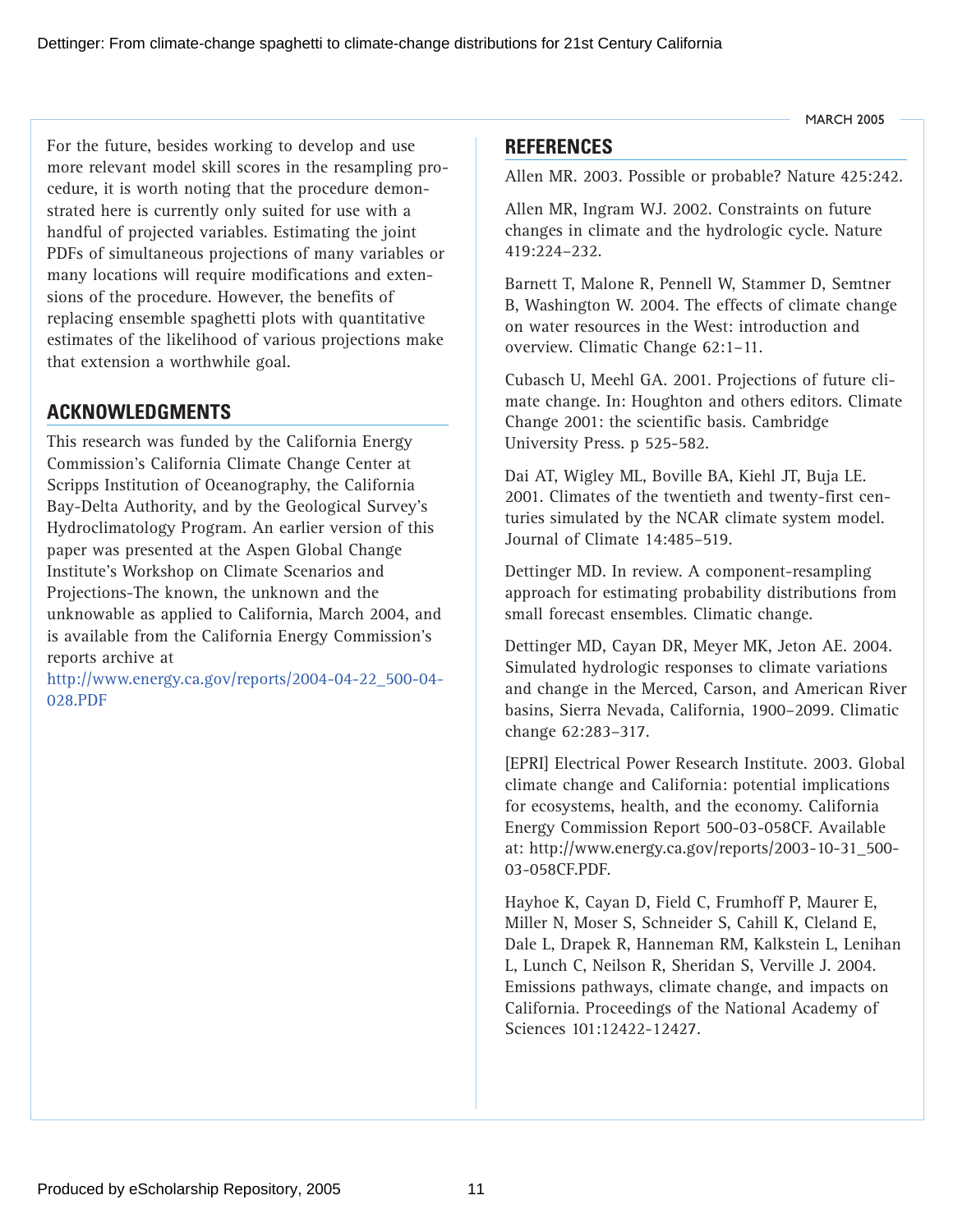Jeton AE, Dettinger MD, Smith JL. 1996. Potential effects of climate change on streamflow, eastern and western slopes of the Sierra Nevada, California and Nevada. U.S. Geological Survey Water Resources Investigations Report 95–4260. 44 p.

Krishnamurti TN, Kishtawal CM, LaRow T, Bachiochi D, Zhang Z, Williford CE, Gadgil S, Surendran S. 2000. Multimodel superensemble forecasts for weather and seasonal climate. Journal of Climate 13:4196–4216.

Lund JR, Howitt RE, Jenkins MW, Zhu T, Tanaka SK, Pulido M, Tauber M, Ritzema R, Ferriera I. 2003. Climate warming and California's water future. UC Davis Center for Environmental and Water Resource Engineering Report 03-1. Available at: [http://cee.engr.ucdavis.edu/ faculty/lund/CALVIN/](http://cee.engr.ucdavis.edu/) ReportCEC/CECReport2003.PDF

Miller NL, Bashford KE, Strem E. 2003. Potential impacts of climate change on California hydrology. Journal of the American Water Resources Association 39: 771–784.

Randall D, Khairoutdinov M, Arakawa A, Grabowski W. 2003. Breaking the cloud parameterization deadlock. Bulletin of the American Meteorological Society. 1547–1564.

Richardson DS. 2001. Measures of skill and value of ensemble prediction systems, their interrelationship and the effect of ensemble size. Q. J. R. Meteorological Society. 127:2473–2489.

Stewart I, Cayan DR, Dettinger MD. 2004. Changes in snowmelt runoff timing in western North America under a "business as usual" climate change scenario. Climate Change. 62:217-232

Toth Z, Talagrand O, Candille G, Zhu Y. 2003. Probability and ensemble forecasts. In: Jolliffe IT, Stephenson DB, editors. Forecast verification: a practitioner's guide in atmospheric science. San Francisco (CA): John Wiley & Sons. p 137–164.

Van Rheenen NT, Wood AW, Palmer RN, Lettenmaier DP. 2004. Potential implications of PCM climate change scenarios for Sacramento-San Joaquin River basin hydrology and water resources. Climate Change 62:257–281.

Weare BC, Nasstrom JS. 1982. Examples of extended empirical orthogonal function analyses. Monthly Weather Review 110:481-485.

Wigley TML, Raper SCB. 2001. Interpretation of high projections for global-mean warming. Science 293:451–454.

Zhu Y, Toth Z, Wobus R, Richardson D, Mylne K. 2002. The economic value of ensemble-based weather forecasts. Bulletin of the American Meteorological Society. 83:73–83.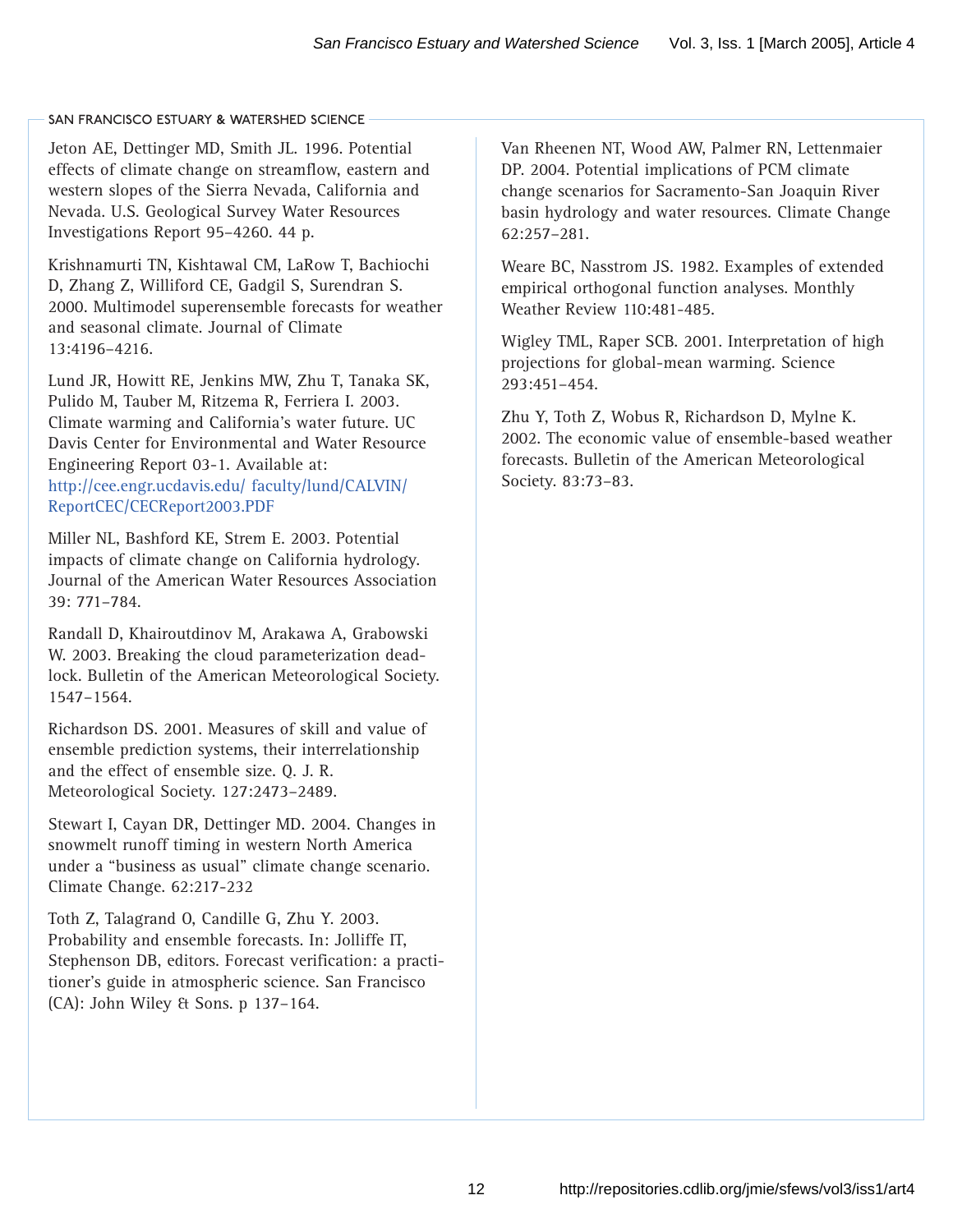## **APPENDIX**

## **Component-resampling method**

Consider an ensemble of *n* climate-change projections of, say, temperature at a given model grid cell, each *m* time steps long, and each containing elements {*xij, i=1, m*} where *j* indicates the ensemble member. A PCA of the *n* projections vectors, with all expectations calculated across the ensemble members, as described in detail by Dettinger (in review), will decompose the original ensemble into *m* loading patterns {*ei, i=1, m*} and m corresponding sets of amplitudes  $\{p_{ij}, j=1, n\}$ . By construction, the loading patterns (like empirical orthogonal functions) and the amplitudes (like principal component series) both form orthogonal bases for describing the original ensemble. The amplitudes measure the part of the original ensemble member that parallels each loading pattern. The orthogonality of amplitudes means the amplitudes of one of the ensemble members projected onto a particular loading pattern is statistically independent of its amplitude with respect to any of the other patterns. The *k-*th original (properly standardized) ensemble member can be recovered completely by:

$$
j=m
$$
  

$$
x_{ik} = \sum_{j=1}^{j=m} e_{ij} p_{jk}
$$

Another new projection vector with statistics that are indistinguishable from those of the original ensemble elements, to second order, can be obtained by scrambling the amplitudes (picking the *k* indices in equation (1) at random, with replacement, from *k=1*, *n*, at each step in the summation). Because the amplitudes are independent from loading pattern to loading pattern, the first- and second-order statistics do not depend on which one is chosen at each step.

The procedure is as follows:

1. Calculate the ensemble mean values  $m_i$  of  $x_{ij}$  at each time *i*, with expectation taken across the ensemble:

$$
m_i = \sum_j x_{ij} / n
$$

and subtract these means from the climate-change projection vectors to obtain centered (zero-mean at each lead time) projection vectors. Any mean or trend shared by all the ensemble members is removed by this step. When the ensemble is resampled later, this temporally varying ensemble mean can readily be added again.

2. Calculate the ensemble standard deviations *si* of the centered projections at each time *i*, again with expectation taken across the ensemble, and divide the centered projection vectors at each lead time by the corresponding standard deviation to obtain a standardized projection ensemble (zero mean and unit variance at each lead time). This ensures that any temporal evolution of the spread of the ensemble is captured and can be reintroduced after resampling. Removing the temporally varying standard deviation at this point in the analysis ensures that inter-ensemble variations in the early part of the projections (when the ensemble typically has not spread much) are treated in the same detail as those later in the projections.

3. Compute the cross correlations of the standardized projections at each time and lag, with expectations taken across the ensemble. The resulting cross-correlation matrix is *m* x *m*, and summarizes the covariations of the projections at a given time in each ensemble member with the projection one time step later, two time steps later (and so on) in the same and other ensemble members. In some applications of the method, the number of ensemble members may be much smaller than *m*, in which case the principal components may not all be well estimated; however, unlike most other applications of PCA, all *m* loading patterns are recombined (below) in each newly formed ensemble member. As a result, this limitation does not affect the results (Dettinger, in review).

4. This cross-correlation matrix is decomposed into loading patterns and their attendant amplitude series by PCA. The loading patterns describe the temporal evolution of the ensemble members in the most economical form. For example, perhaps most ensemble members trend throughout from warmer towards cooler, while a few might increase for a while and then decrease like the others. The two behaviors would tend to be captured by two distinct loading patterns, and